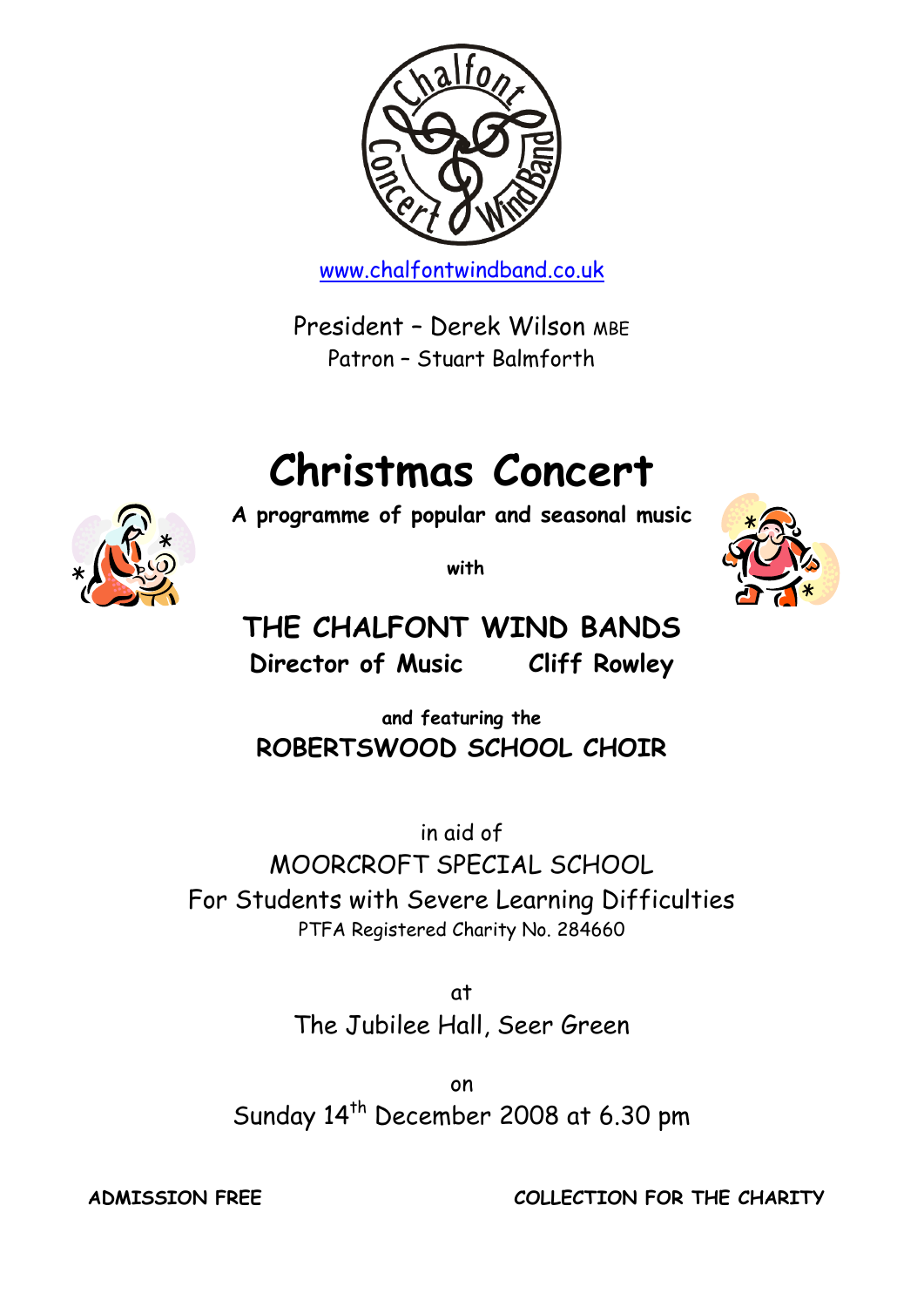### **THE CHALFONT CONCERT WIND BAND**

The Chalfont Concert Wind Band was founded in 1977. The Band's aim is to encourage the interest of musicians in making music together (young and old alike) and to give them plenty of experience of playing in public. To add variety, there are also instrumental ensembles associated with the Band. The Band is able to serve the local community by playing on suitable occasions, and raises considerable sums of money for charity.

Anyone playing a wind band instrument is welcome to join. The Concert Band requires Grade 5 standard and 'B' Band requires no graded standard, but lots of enthusiasm! Both the Concert and 'B' Band meet weekly for rehearsals on Monday evenings at Robertswood School, Chalfont St Peter, Bucks.

Rehearsal times are: 6.45 pm – 7.45 pm ('B' Band) 8.00 pm – 10.00 pm (Concert Band)

If you are interested in joining one of the Bands, please contact us for further information – or even come along on a Monday evening. We would love to see you.

#### **Contacts:**

Bryan Ogilvie (Chairman): 020 8998 7042 Cliff Rowley (Musical Director): 01494 531146

Piano: Mary Cadman Percussion: Ben Kolka

**Website: www.chalfontwindband.co.uk email: enquiries@chalfontwindband.co.uk** 

### **CONCERT BAND MEMBERS**

| Piccolo:              | Kirsty Rowley                                                                    |  |
|-----------------------|----------------------------------------------------------------------------------|--|
| Flute:                | Denise Ballheimer, Lucy Clayton, Andrea Coventry, Coralia Galtier, Kirsty Rowley |  |
| Oboe:                 | Kim Horgan                                                                       |  |
|                       |                                                                                  |  |
| Clarinet:             | Lou Browning, Gemma Bryson, Mary Cadman, Petra Cooper, Barbara Douglas,          |  |
|                       | David Hall, Bryan Ogilvie, Helen Thrussell, Andrew Warren, Catherine Young       |  |
| Eb Clarinet           | <b>Helen Thrussell</b>                                                           |  |
| <b>Bass Clarinet:</b> | Rosalind Aspinall                                                                |  |
| Bassoon:              | Gerard Geneen                                                                    |  |
| Alto Sax:             | Sandra Dowler, Kathy Inker, Sara Paul                                            |  |
| Tenor Sax:            | George Taylor, Philip Wilson                                                     |  |
| <b>Baritone Sax:</b>  | Margaret Pianta                                                                  |  |
| French Horn:          | Bob Paxman, Derek Wilson                                                         |  |
| Trumpet:              | David Adamson, Thomas Adamson, Alistair Cohen, Gerard Farrell                    |  |
| Trombone:             | Steve Clark, Helen Farrington, Kathryn Forsyth                                   |  |
| Euphonium:            | Anna White                                                                       |  |
| <b>Bass Guitar:</b>   | Andrew Osborne                                                                   |  |
| Electric Guitar:      | Gregory Breskal                                                                  |  |
| Percussion:           | Paul Craggs, Barry Kirton                                                        |  |
| 'B' BAND MEMBERS      |                                                                                  |  |
| Piccolo:              | Kirsty Rowley                                                                    |  |
| Flute:                | Denise Ballheimer, Rebecca Barnard, Jessica Curson, Laura Kolka, Kirsty Rowley   |  |
| Oboe                  | Laura Coventry                                                                   |  |
| Clarinet:             | Rachel Barnard, Sue Barnard, Laurence Hodgson, Emily Poulson                     |  |
| Alto Sax:             | Harry Colman, Katie Fenton, Heather Newson                                       |  |
| Tenor Sax:            | Martin Richardson                                                                |  |
| French Horn           | Matthew Adamson                                                                  |  |
| Trumpet:              | Thomas Adamson                                                                   |  |
| Trombone:             | Alex Conen, David Forsyth, Alex Kelly                                            |  |
| Euphonium:            | Lucy Clayton                                                                     |  |
| <b>Bass Guitar:</b>   | Andrew Osborne                                                                   |  |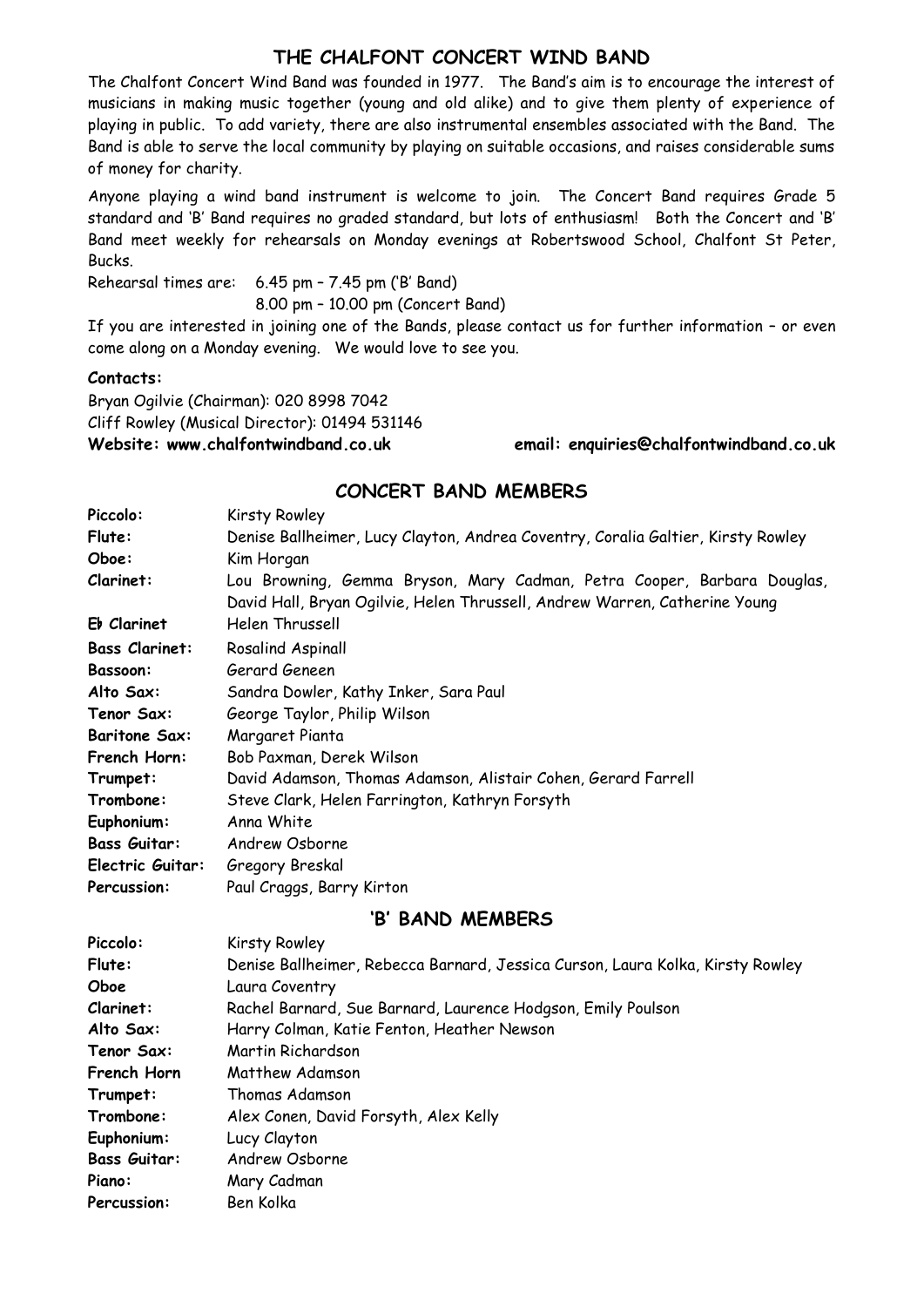# **PROGRAMME - PART ONE**

| The National Anthem                                                                                                               |                                                      |
|-----------------------------------------------------------------------------------------------------------------------------------|------------------------------------------------------|
| Procession of the Nobles<br>("Cortège" from the Opera Mlada)                                                                      | Nicholas Rimsky-Korsakov<br>arr Erik W G Leidzen     |
| Selections from 'Mamma Mia!'                                                                                                      | arr Michael Brown                                    |
| Sandpaper Ballet<br>Soloists: Bryan Ogilvie, Cliff Rowley<br>Conductor: Derek Wilson                                              | Leroy Anderson                                       |
| Music from 'The Incredibles'                                                                                                      | Michael Giacchino<br>arr Jay Bocook                  |
| <b>CLARINET SECTION:</b><br>Three Movements from 'The Capriol Suite'<br>Basse-Danse, Pieds-en-l'air, Mattachins (Sword Dance)     | Peter Warlock<br>arr Melanie Thorne                  |
| <b>FLUTE SECTION:</b><br>Little Linda                                                                                             | Spyro Gyra                                           |
| ROBERTSWOOD SCHOOL CHOIR:<br><b>Believe</b><br>Baningati<br>Child in a Manger<br>Directed by Mrs T Johnson<br>Piano: Cliff Rowley | Lin Marsh<br><b>Traditional Cameroonian</b><br>Carol |
| Orpheus in the Underworld                                                                                                         | Jacques Offenbach<br>arr A Hibbert                   |

**Introduction to MOORCROFT SPECIAL SCHOOL followed by a collection taken during the next item.**

**Carol for Audience: In the Bleak Mid-winter** Gustav Holst Gustav Holst

# **INTERVAL**

**(20 minutes)** Refreshments will be served in an adjoining Room (a donation will be requested)